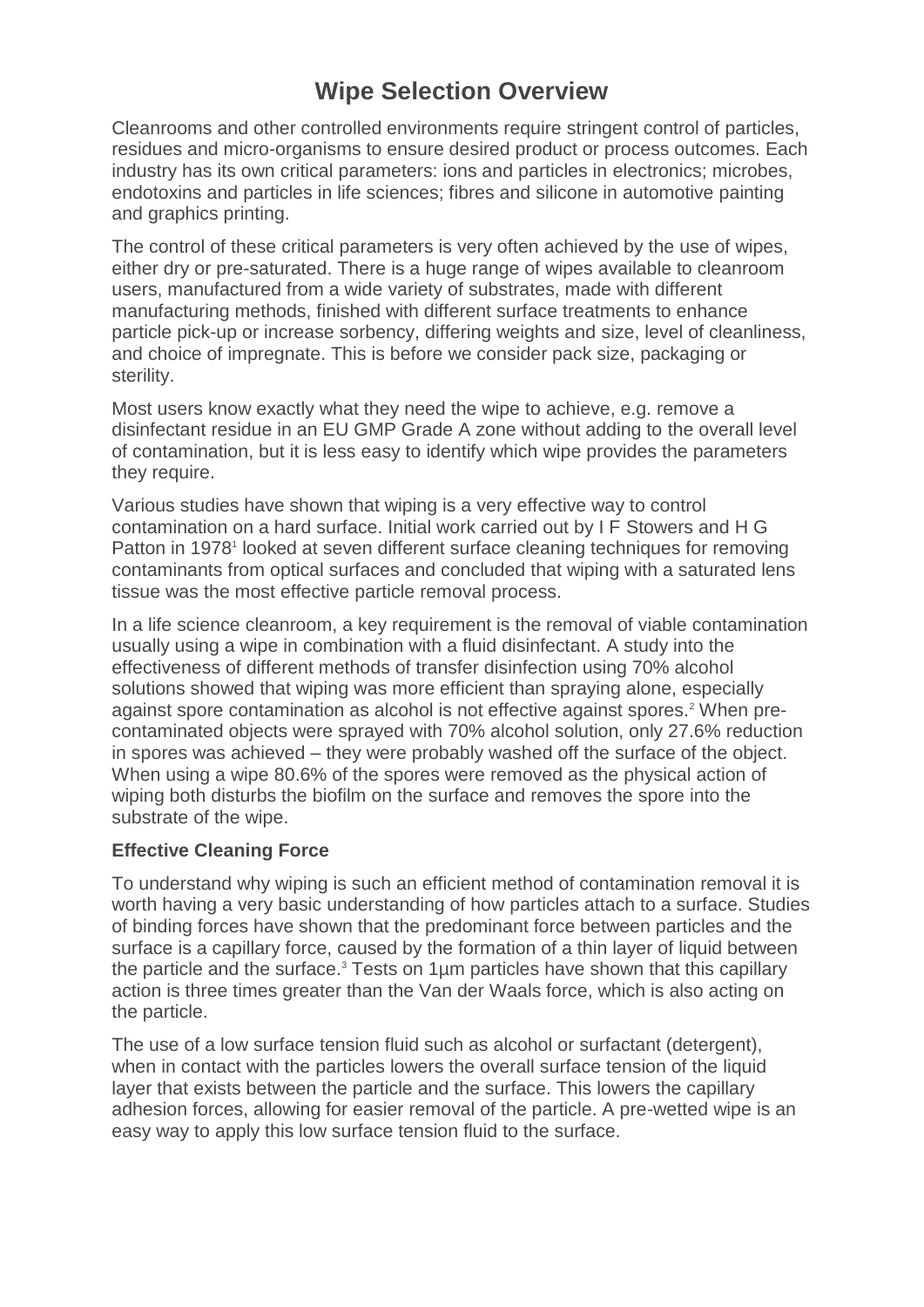But why is wiping such an efficient method of particle removal? It has been estimated that a modest downward force of 0.5kg on a cleanroom wipe translates into a 50kg force at the surface where it is acting to remove particles.<sup>4</sup> At a microscopic level it can be seen that only the outermost fibres of the wipe are in contact with the surface to be cleaned and these fibres act like "micro-squeegies", with all the downward force acting through these few fibres.

This mechanical action overcomes the various forces holding fine particles (including sub-micron particles) to the surface. Coupled with the fact that the structure of the wipe itself allows for entrapment of the particles and the subsequent physical removal of them from the surface, this explains why wiping is so effective. The ability of a wipe to trap particles varies according to the structure of the wipe and size of the contaminant.

#### **Wet versus Dry**

Wetting a wipe further enhances its ability to trap particles. Not only can a surface tension reducing fluid be used, but a damp wipe allows better surface contact to be achieved. A dry wipe will capture and retain some of the particles from the surface, but the attraction to the dry wipe must be stronger than the attraction to the surface. If there is nothing to bias the particles to remain with the wipe, some particles are left behind on the surface. Using a wetted wipe provides an overpowering bias for the particles to remain with the wipe, since capillary hydroscopic forces from the moisture on the wipe provide the mechanism for the particles removed from the surface to remain with the wipe.

Once the wipe is removed from the environment, the particles go with it, resulting in the most effective method for removing particles from a cleanroom surface. The amount of fluid used to pre-wet the wipe is critical as if the wipe is over saturated then particles are re-deposited on the surface and simply moved around, not picked up into the wipe.

However, a wipe can remove the contamination only if it comes into contact with it, so care must always be taken to ensure the wipe comes into consistent and intimate contact with all areas of the surface to be cleaned or disinfected. Unless carefully done, hand wiping can be quite variable and wiping tools such as isolator cleaning tools and mops reduce surface contact variability. Mouldings, door and window frames and seams all pose a challenge to good surface contact.

There are other benefits to using a wipe in a cleanroom environment. They are convenient and easy to use compared with other methods of cleaning. When used to apply disinfectants and detergents they reduce the environmental impact on the cleanroom itself as the application of potentially aggressive chemicals can be controlled. The use of pre-wetted wipes further increases the health and safety benefit by reducing the amount of airborne chemical in the cleanroom environment.

## **Wipe Characteristics**

The characteristics of wipes affect their performance. There is always a compromise to be made between the different characteristics, and the decision of which wipe to choose for a particular application is risk-based according to the relative impact on a product or process:

**Cleanliness:** Every wipe will contain some contaminants, so it is important to minimise the deposition onto critical surfaces during wiping. Laundered, sealed-edge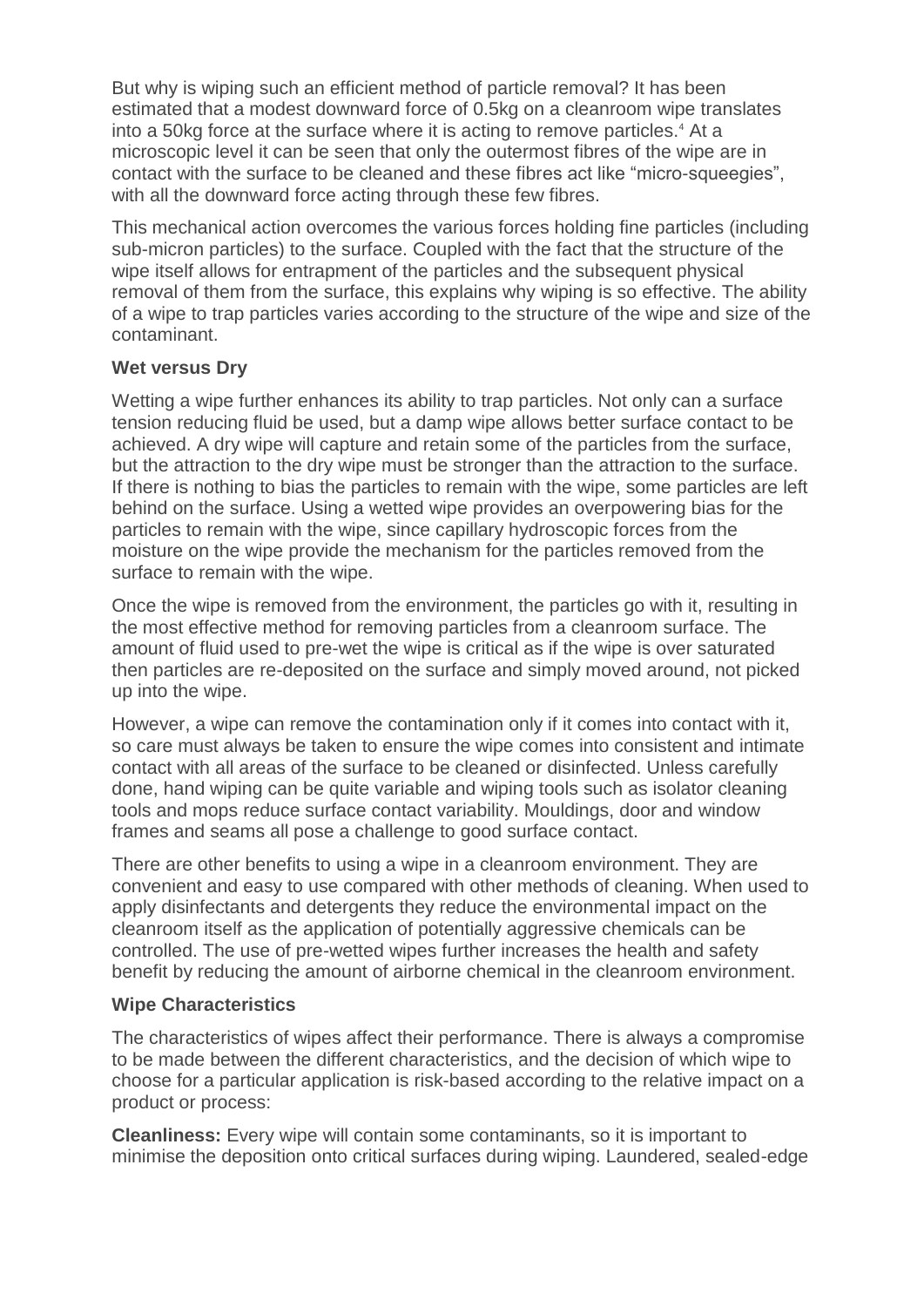synthetic wipes are the cleanest available option; however, they are also less sorbent and more expensive than wipes made of natural fibres.

Test results are usually declared for particles and fibres, fibres generally referring to individual "long" particles over 100µm. Various test methods are available, using both wet and dry methods of particle release, often using optical microscopy, automatic particle counting, or scanning electron microscopy to count the particles released.

**Sorbent Properties:** The ability of the substrate to absorb liquids into the hydrophilic fibre itself, or adsorb liquids into the interstitial spaces between the fibres.

Sorbent properties are critical for the removal of liquids, especially when wiping to dry. Wipes containing natural fibres have better sorbent properties, however they tend to release higher levels of particulates and fibres. In general, synthetic wipes (polyester and polypropylene) tend to be more sorbent as the fibre size is reduced, with microfibre products being the most sorbent option.

Test results are usually available for intrinsic and extrinsic sorbency and rate of sorbtion.

Weight: Often expressed as g/m<sup>2</sup>, this variable has an effect on sorbent capacity and cost.

**Non-Volatile Residues:** NVRs are a measure of contamination that will not evaporate. It is a contaminant residue with indistinct dimensions and typically consists of hydrocarbons, silicones, dioctyl phthalates or other high molecular weight chemicals.

Non-volatile data is usually generated using both deionised water and isopropanol. Results are expressed in grams of extractables/ $m<sup>2</sup>$ , which is a useful guide to the relative purity of the wipe.

**Metallic and other Ions:** Semiconductor and data storage industries are very concerned about ion contamination from a wipe; for the most sensitive industries, wipes with individual ion levels below 1ppm are used. Knitted laundered polyester wipes are able to meet this criterion.

Sodium and chlorine are two of the ions of most concern. Ions are extracted in deionised water and quantitatively analysed by ion chromatography. Results are stated in parts per million (ppm). Ions are of little concern in a pharmaceutical or biotechnology environment.

**Sterility and Endotoxins:** For aseptic applications wipes are sterilised, usually by a validated gamma irradiation or autoclave procedure. EU GMP stipulates that all products used in Grade A and B environments should be sterile prior to use.

Sterile does not necessarily imply that the product is low in endotoxins and these must be tested and declared separately. The initial bioburden is generally lower for synthetic materials than for those containing natural fibres, and this is critical to achieve low endotoxin levels.

**Chemical Compatibility:** Pure synthetics such as polyester non-woven and knitted fabrics offer the greatest range of chemical compatibility, while those containing cellulose are susceptible to degradation by moderately caustic solutions.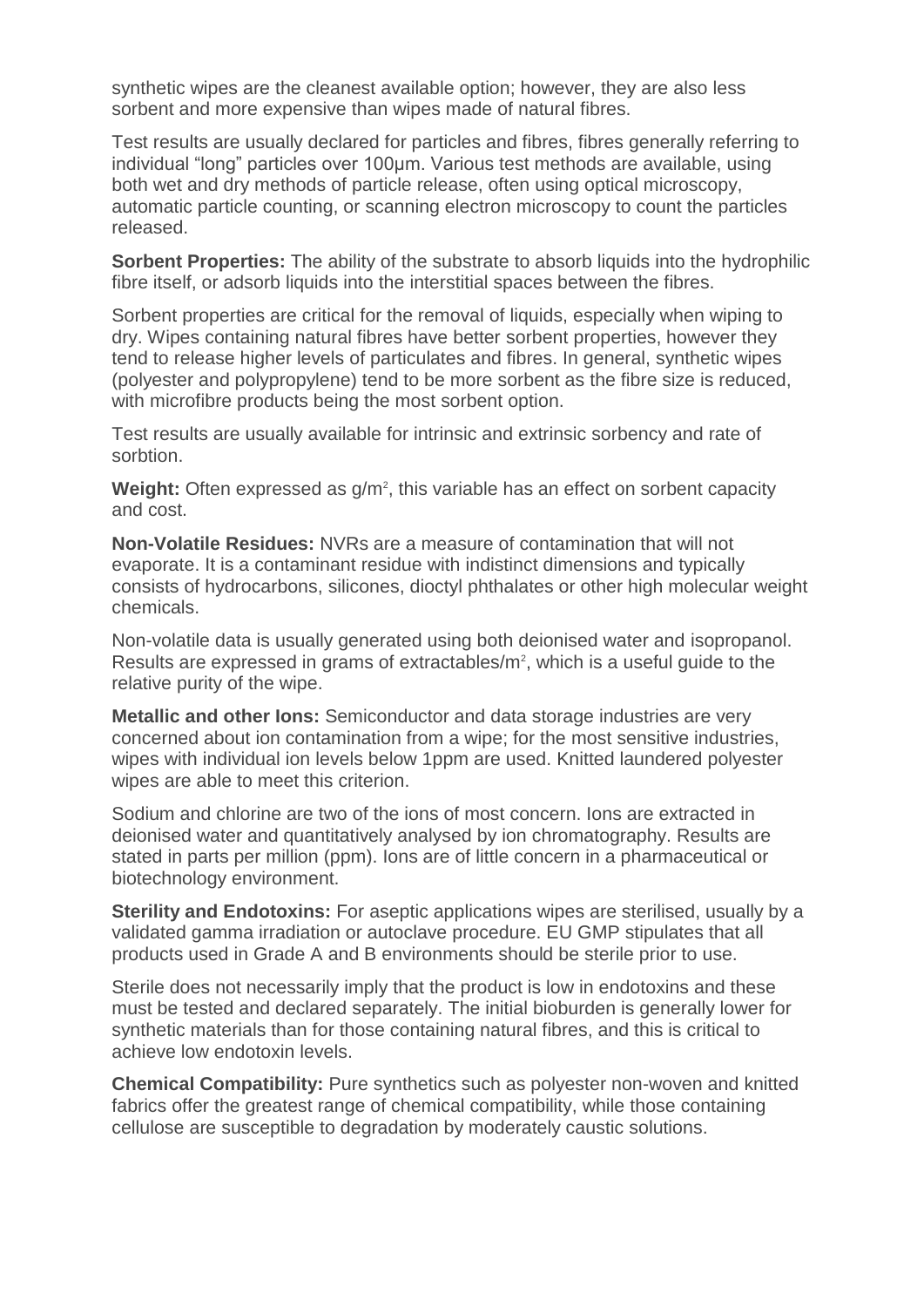

*Figure 2: No-run interlock knitted polyester monofilament*

Wipes can be classified according to their cleanliness and physical characteristics, as described above. These characteristics are always determined by the following variables:

*Material used: Synthetic, natural, or blended fibres.* Generally synthetic materials have longer fibres that are cleaner than natural fibres.

*How the wipe is constructed:* Knitted, non-woven (hydro-entangled, melt-blown, chemically bonded), woven. Binders may not be suitable for use in all environments.

*How is it converted into wipes:* Knife cut, or cut and sealed edges (laser, ultrasonic, thermal).



*Figure 3: non-woven polyester/cellulose blended fabric*

Sealed edges reduce the release of particles and fibres.

*Whether it been treated or laundered:* Laundering reduces all key contamination criteria; sorbtion enhancers and particle attraction treatments can be added during finishing.

Some key substrates and their electron micrographs are shown in Figures 2–6. The first (Fig.2) shows a no-run interlock knitted 100% polyester monofilament. A sealededge, laundered 100% knitted polyester is the cleanest wiping material available. The long monofilament means the structure is very strong and durable. An appropriate finishing treatment and laundering renders the material sorbent to aqueous solutions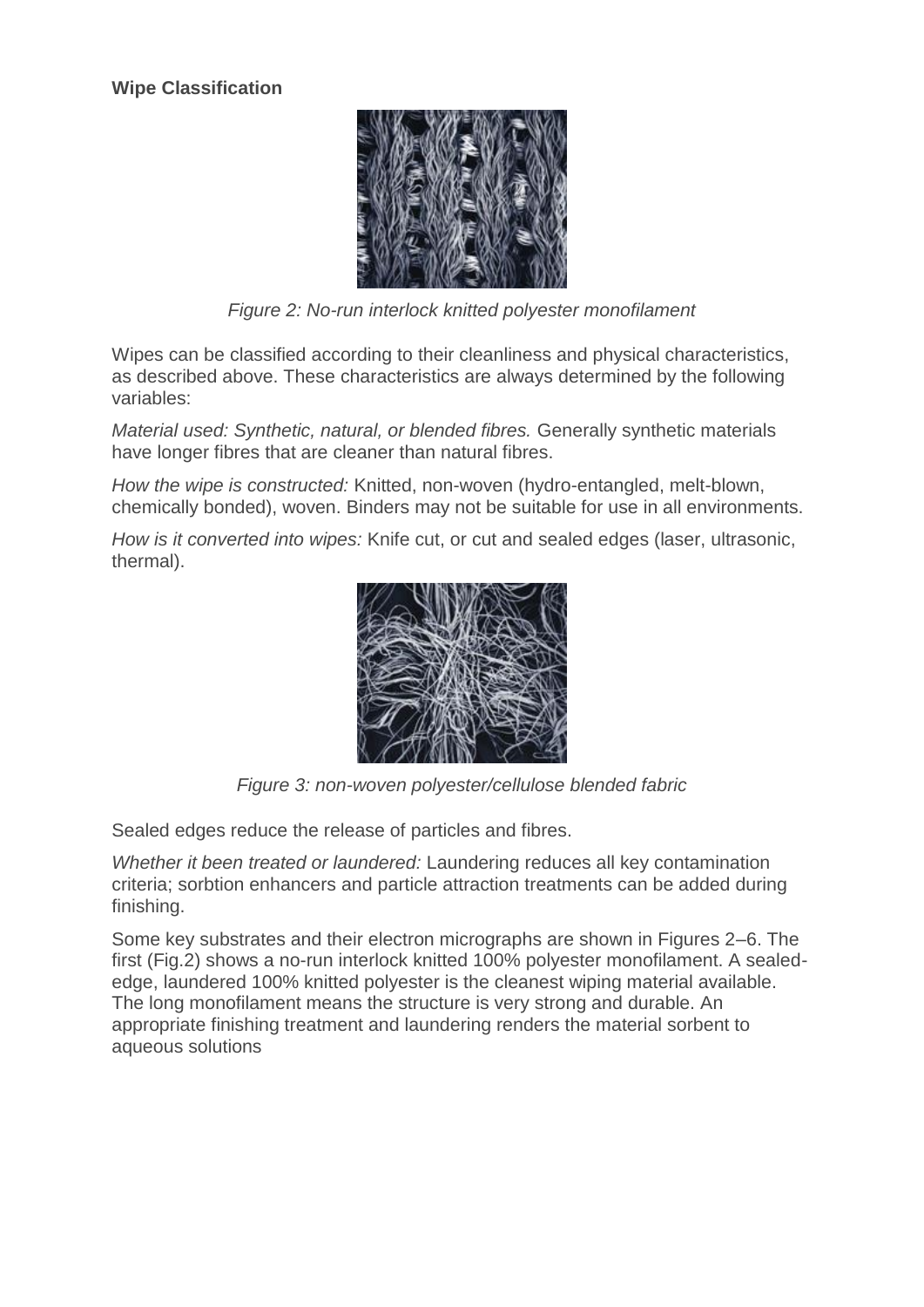

*Figure 4: non-woven polyester material*

as well as solvents.

In Fig.3 a non-woven polyester/cellulose blended fabric creates a matrix that has good particle removal and entrapment properties. The cellulose element provides good sorption, however it also releases higher levels of particles and fibres.

The non-woven polyester material in Fig. 4 has good particle entrapment properties and yields low levels of fibres and particles. The short length fibres mean the fabric is not resistant to abrasive surfaces. A solvent or surfactant must be added to 100% aqueous solutions to facilitate sorption by the wipe.



*Figure 5: melt-blown polypropylene*

In Fig.5, melt-blown polypropylene has a uniformly flat surface achieved with microfibre-sized filaments that give the fabric exceptional particle removal characteristics. The fine fibre structure also allows excellent sorbent capacity. When pre-saturated or used with a solvent, the fabric offers a uniform application, or "metered release", of the solvents. Due to its hydrophobic nature the material needs treating to sorb 100% aqueous solutions.

Finally, 100% woven cotton (Fig.6) is very strong and durable and resistant to high temperatures.



*Figure 6: 100% woven cotton*

The weave enables some particle entrapment, however the material sheds higher levels of particles and fibres.